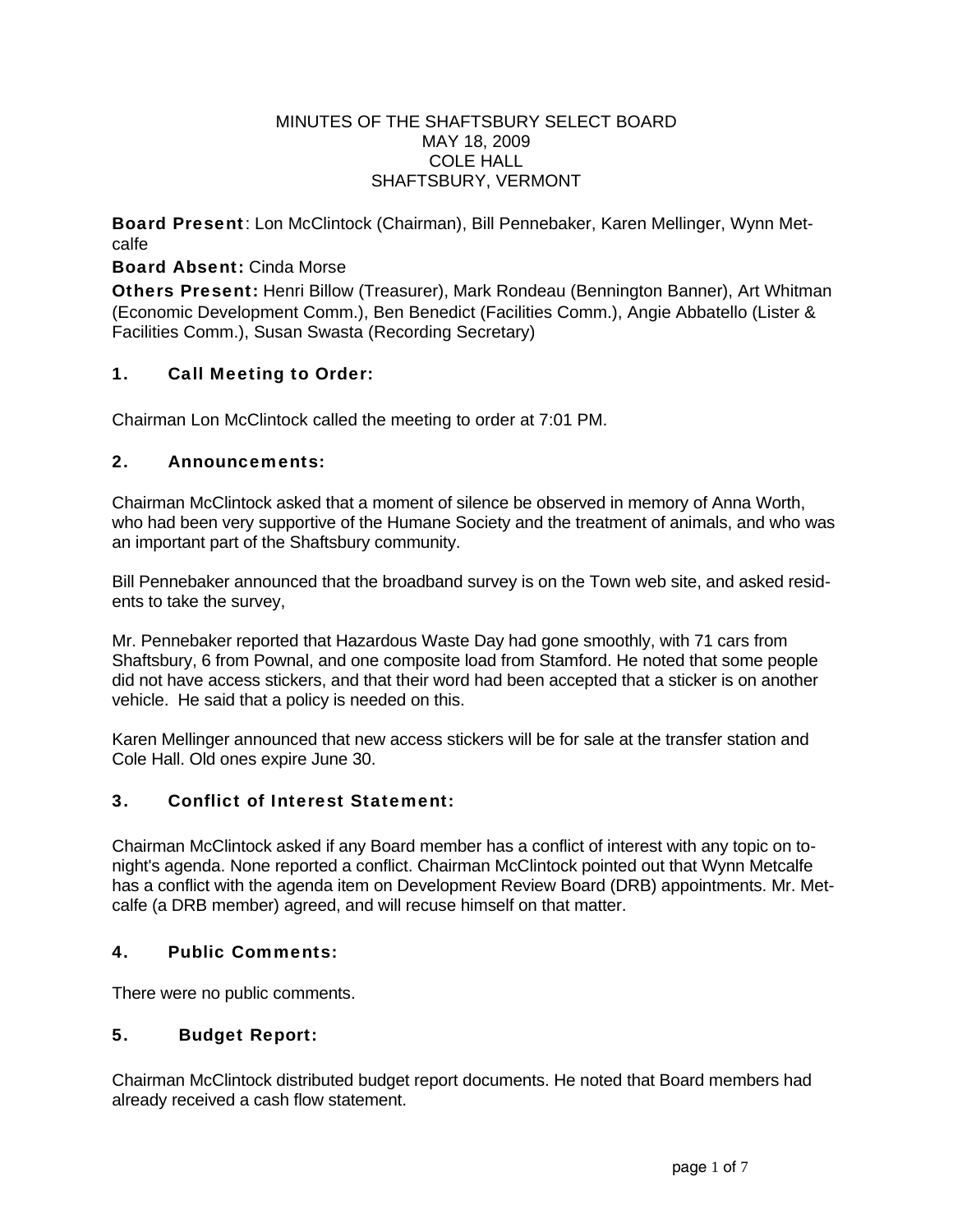## a. Norshaft Lion's Club:

Chairman McClintock stated that he had received a request from the Lion's Club for a \$25 contribution to sponsor an ad for a pancake breakfast. Art Whitman stated that former Town Administrator Aaron Chrostowsky had made the donation in the past, but he is unsure whether this was a Town donation or a personal donation. Chairman McClintock stated that he would make a personal donation of \$25.

## b. Town of Bennington Fireworks:

Chairman McClintock stated that Bennington is asking other towns for contributions toward the \$12,500 fireworks expense. They are trying to raise \$7.500. Mr. Metcalfe suggested that Shaftsbury contribute \$1,000, noting that Bennington is generous in lending equipment and professional advice to Shaftsbury, and that many Town residents attend the fireworks. Chairman McClintock recommended that it be \$500 from this year's budget and \$500 from next year's.

# Mr. Metcalfe made motion to donate \$1,000 for Bennington's fireworks, with \$500 from this year's budget and \$500 from next year's. The money will not be donated until the event is confirmed. Mr. Pennebaker seconded.

Ms. Mellinger said she worries about the money, but agrees with what has been said.

### Motion carried 4-0-0.

Mr. Metcalfe will inform the Bennington Town Manager.

## c. Additional Gravel Purchase:

Chairman McClintock reported that Road Foreman Ron Daniels needs \$3,000 worth of gravel for current road work. They are still \$28,000 to the good on the gravel budget. All agreed to the expenditure.

## 6. Facilities Committee --Open Architects' Bids:

Chairman McClintock opened bids from Centerline and Keefe & Wesner, responding to requests for proposals as to how much of a specified list of tasks could be done for \$12,000. He noted that both bids are lengthy and detailed. It was agreed that the Facilities Committee will go over the bids and make a recommendation to the Board at the next meeting, in two weeks.

## 7. Sidewalk Project -- Bid Period Extended:

Ms. Mellinger stated that they were to have opened bids tonight, but after last weeks pre-bid walkaround questions on bonding came in from some contractors. In addition, two addenda were issued by the project engineer. It was agreed to extend the bid until June 1, in the interest of accommodating local contractors. Ms. Mellinger noted that bond requirements are very specific because Federal money is being used. Chairman McClintock said that anyone who had already bid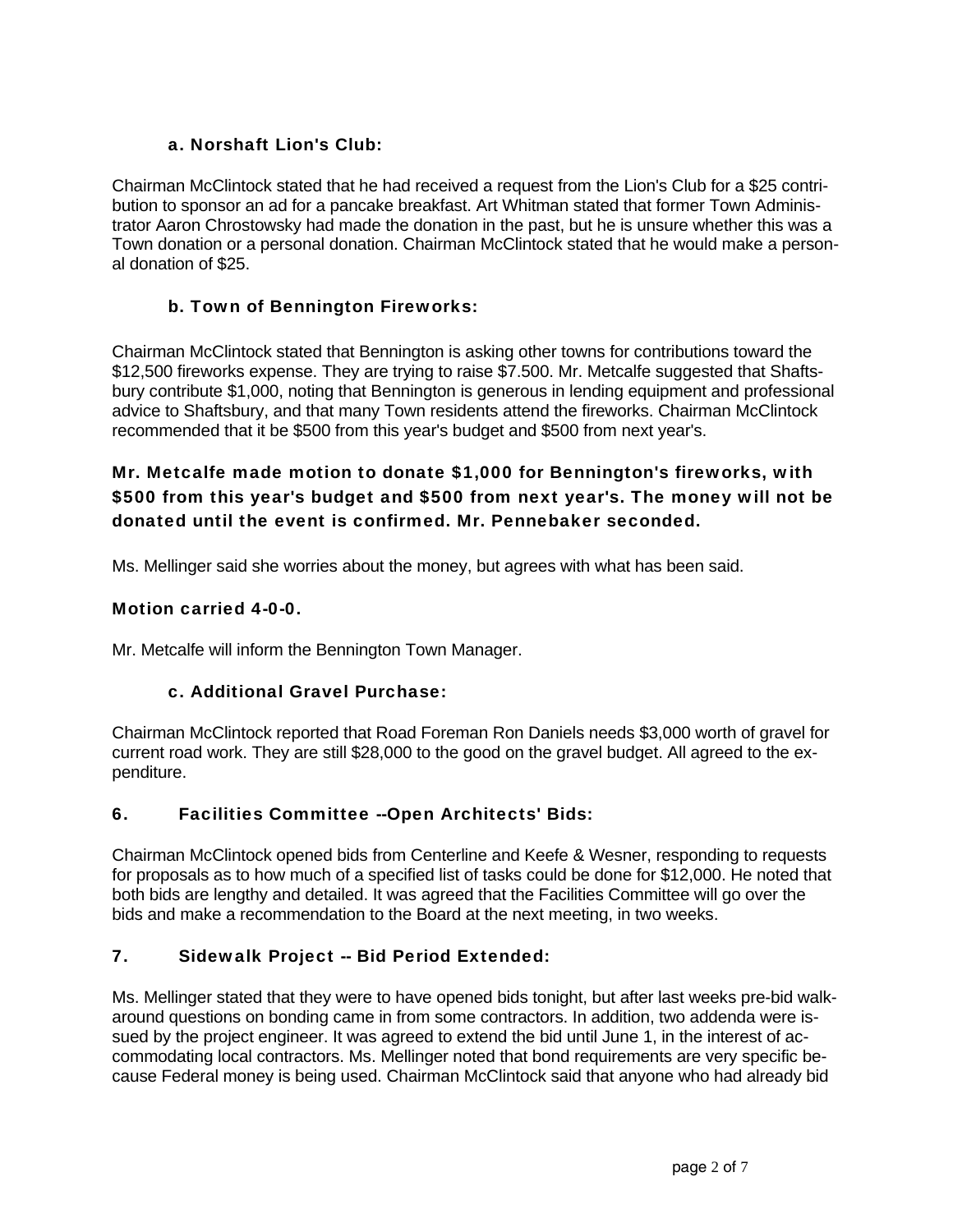could take their bid back and reissue it based on the new information. Ms. Mellinger suggested that the Board discuss a Clerk of the Works in Executive Session.

# 8. Transfer Station Management Contract:

Chairman McClintock stated that Trevor Mance of TAM is not here tonight because it is his 30th birthday. He handed out a revised copy of the agreement and went over four revisions. The revisions dealing with updated access sticker information, Town Attorney Rob Woolmington's language on contract term, corrected language on holidays, and change of language on trucking company. Chairman McClintock noted that TAM agreed to the four changes. He suggested the Board discuss Exhibit A in Executive Session.

# 9. Economic Development Committee (EDC) and Gravel Study:

EDC member Art Whitman and Planning Commission Chairman Chris Williams came to the table. Mr. Whitman read an EDC statement (see Attachment A) on cooperation between the Town and gravel pit owners in developing voluntary reclamation plans for pits that pre-date Town zoning. After a brief discussion, it was agreed that the EDC will host a joint meeting with the Planning Commission, Peckham, Herrington, and the EDC to begin the collaborative process. Mr. Williams stated that this is a great outcome, and that the process should get started. He complimented the EDC on their middle ground position.

# 10. Appointments to:

- a. DRB
- b. Planning Commission
- c. Deputy Health Officer

Chairman McClintock noted that Trustees of Public Funds had been left off the agenda, but Trustee appointments will also be done tonight. All will be taken up in Executive Session.

Mr. Pennebaker stated that, given state law allows five-nine members on each board, the Planning Commission thinks it would be sensible to expand membership from five to six or seven. He noted that this board tends to operate on consensus, so an even number should not be a problem. There was discussion of whether it is a good idea to have an even number. Mr. Metcalfe and Chairman McClintock expressed concern over an even number, noting that past Planning Commission members had not been so closely in agreement, and that an even number would be a problem if there is a divisive issue. Chairman McClintock asked that the Planning Commission make a specific proposal for six or seven to the Select Board at the June 1 meeting. Other appointments will be made in tonight's Executive Session.

# 11. Town Administrator Search:

Chairman McClintock said he had spoken with two candidates, and that one is available to meet on Friday at 4:00 PM. A third candidate, not yet interviewed, could meet at 5:00 PM on Friday. It was agreed to meet. Chairman McClintock asked if Board members had noted anyone from the resumes they would like to interview. He found one. Mr. Pennebaker said there may be one. This will be discussed in tonight's Executive Session.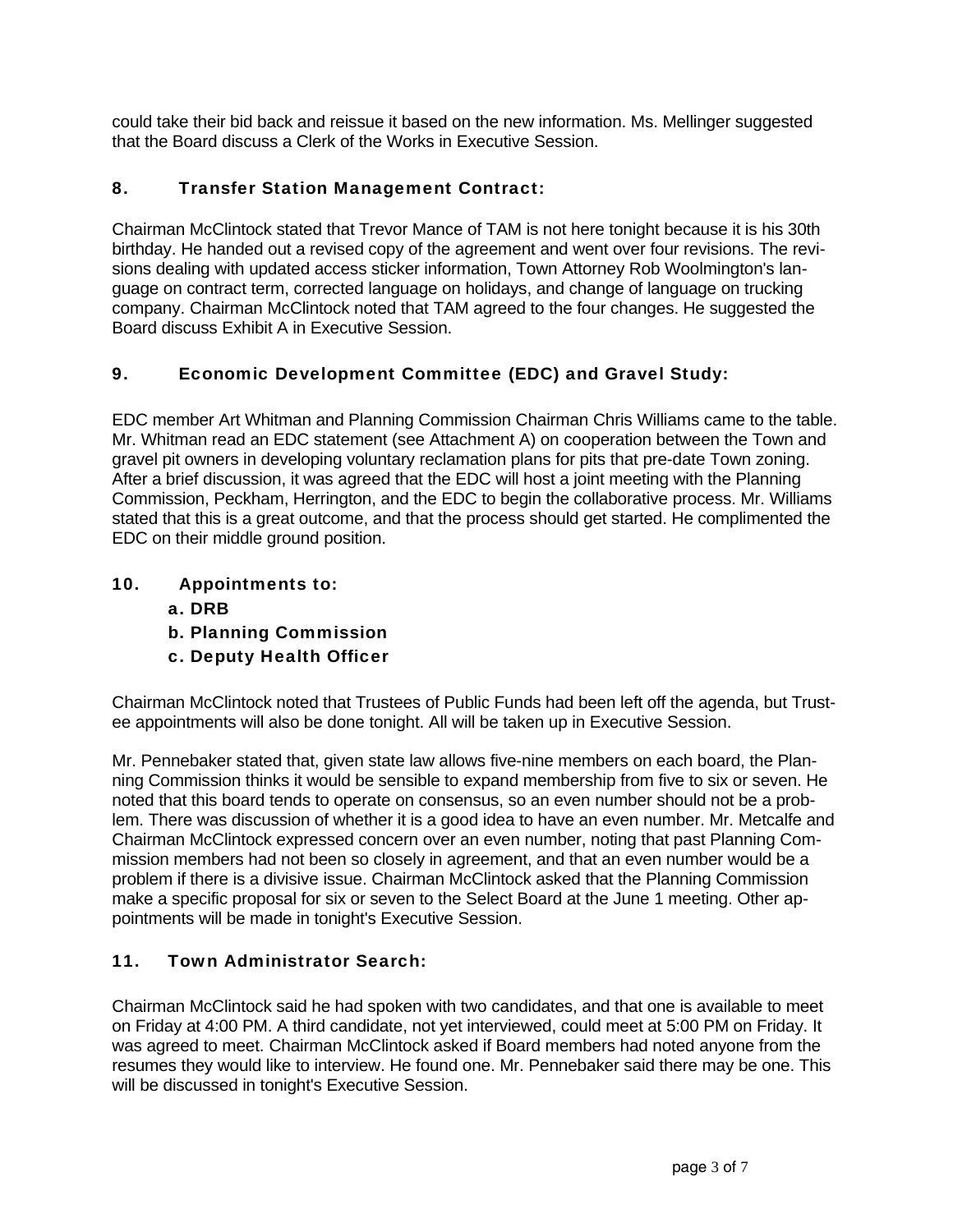## 12. Myers Road Improvement Project:

Chairman McClintock said that a school bus company has expressed concern about safety issues with Myers Road and Rte. 7A. They will send a letter to Mr. Daniels. Chairman McClintock would like to wait for the letter to take up the matter. There was discussion of Myers Road. Mr. Pennebaker stated that they may want to limit work to the bottom, since residents farther up the road would rather not widen the road unless it is a safety concern. Mr. Metcalfe said that the entire road is a problem in winter because it is reduced to one lane and remains icy. Chairman McClintock noted that erosion makes it even narrower. Chairman McClintock said they will schedule a public hearing after hearing from the bis company. Ms. Mellinger and Mr. Pennebaker said they would like to know more about the amount of traffic on the road.

### 13. Personnel Matter:

This will be taken up in Executive Session.

## 14. Other Business:

Ms. Mellinger announced that the water project received archeological clearance. A bond application will now be prepared.

Ms. Mellinger announced that the Town received a \$5,000 Ancient Roads grant, thanks to Rep. Alice Miller. They will need to authorize someone to act as grant administrator.

## Ms. Mellinger made motion to appoint Karen Mellinger (herself) administrator of the Ancient Roads grant. Mr. Pennebaker seconded. Motion carried 4-0-0.

## Ms. Mellinger made motion to list the grant administrator and Bill Pennebaker as signatories to request Ancient Roads grant funds. Mr. Pennebaker seconded. Motion carried 4-0-0.

Chairman McClintock stated that he has been asked to submit a form on Town facilities using hazardous materials. He asked who usually completes the form. Mr. Metcalfe suggested Emergency Coordinator Jerry Mattison, Mr. Daniels, or the Fire Chief. Chairman McClintock will check with them.

Chairman McClintock said he had received insurance rating reports that will affect Workers Compensation and Unemployment for the Town. He will meet with Insurance Agent Dave Newell on this. Chairman McClintock noted that they now have a summer employee who collects unemployment in the winter, and that it might make sense to change this to a contract employment basis. He asked Mr. Metcalfe to check on this because of his experience with seasonal employees.

Chairman McClintock reported that he had a complaint from the health officer about outdoor burning by a Town resident. The resident claims cyclone burning is exempt, but the state does not agree, so this needs to be enforced. Mr. Metcalfe said that it also violates the Town burning ordinance. He offered to resolve the matter, noting that he has had several discussions with this resident about the problem.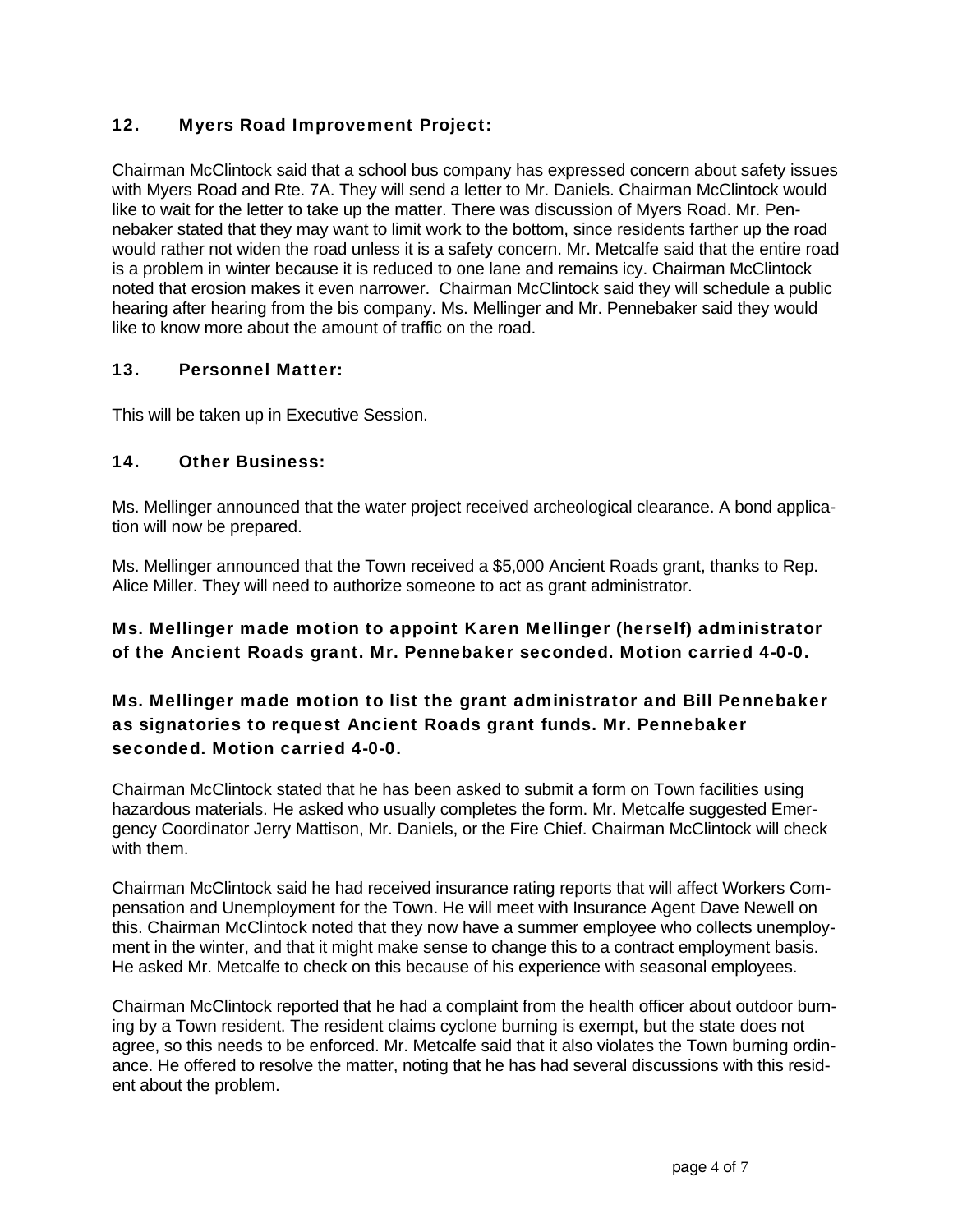Ms. Mellinger said she received a note from the Town Clerk on a custodial officer issue regarding the Judicial Bureau. This will be taken up in Executive Session appointments.

#### 15. Minutes:

May 4, 2009 minutes

# Mr. Pennebaker made motion to approve May 4 minutes. Ms. Mellinger seconded.

Motion carried 4-0-0.

#### 16. Warrants:

The following warrants were presented for approval:

Payroll Warrant #45: \$ 5,709.45

## Ms. Mellinger made motion to pay PR Warrant #45. Mr. Pennebaker seconded. Motion carried 4-0-0.

Payroll Warrant #46: \$ 7,863.37

Ms. Mellinger made motion to pay PR Warrant #46. Mr. Pennebaker seconded. Motion carried 4-0-0.

Check Warrant #44: \$ 4,333.34 (cemetery mowing)

Ms. Mellinger made motion to pay Check Warrant #44. Mr. Pennebaker seconded. Motion carried 4-0-0.

Check Warrant #45: \$ 506.60 (postage)

Mr. Pennebaker made motion to pay Check Warrant #45. Ms. Mellinger seconded. Motion carried 4-0-0.

Check Warrant #45R: \$ 185.52

## Ms. Mellinger made motion to pay Check Warrant #45R. Mr. Pennebaker seconded. Motion carried 4-0-0.

Check Warrant #46: \$ 36,330.40 (grader, appraisal, backhoe repair, water project, health trust)

Mr. Pennebaker made motion to pay Check Warrant #46. Ms. Mellinger seconded. Motion carried 4-0-0.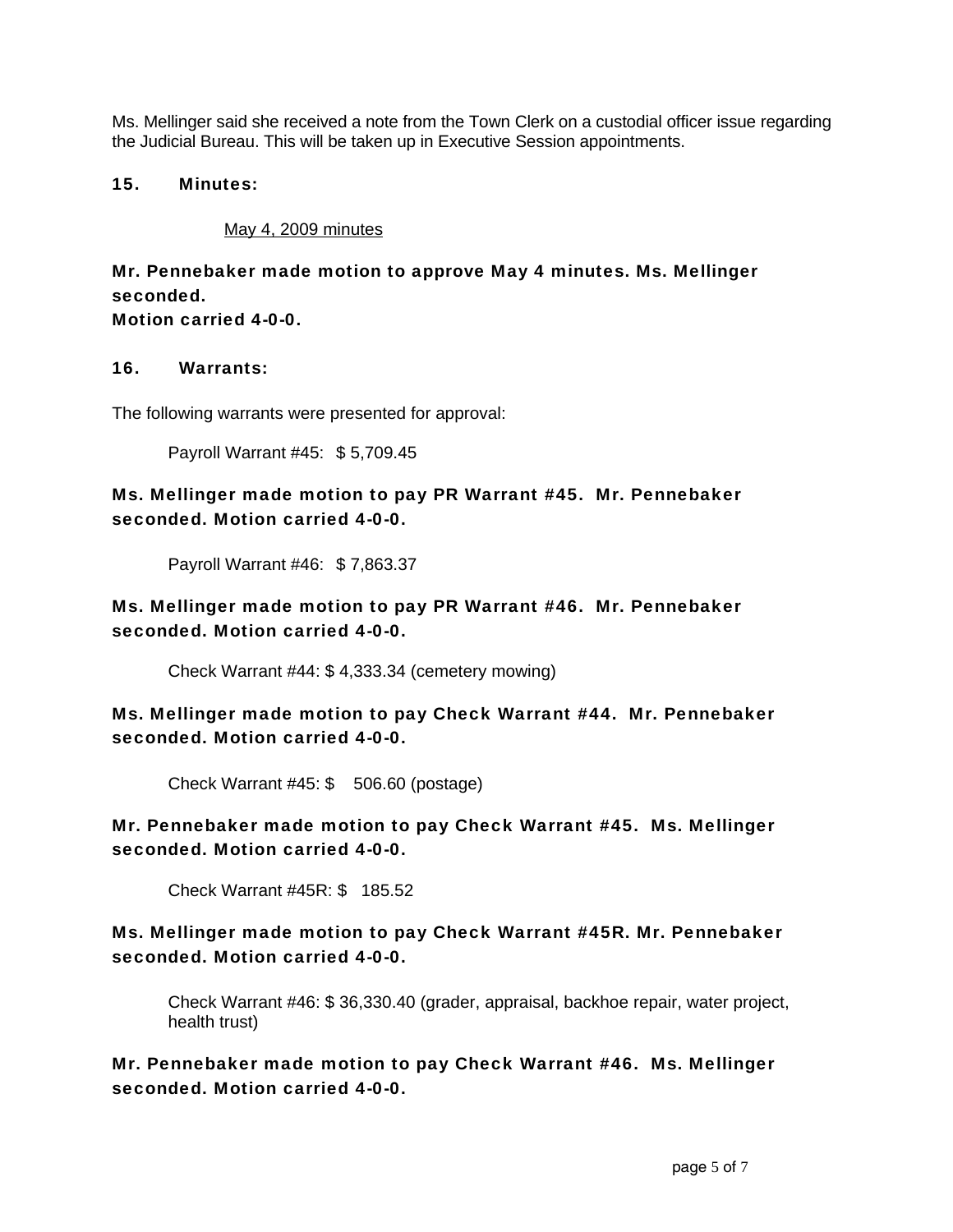## 14. Other Business (cont'd.):

Mr. Metcalfe said that the person who did roadside mowing last year asked about the status of hiring mowing out this year. Mr. Metcalfe recommends that they do so again. He does not know if Mr. Chrostowsky put it out to bid. Chairman McClintock said he will look at the files for last year's bid to get a bid ready to go out right away.

## Ms. Mellinger made motion to go into Executive Session (Contract, Personnel, Appointments). Mr. Pennebaker seconded. Motion carried 4-0-0.

The meeting went into Executive Session at 8:31 PM.

The meeting adjourned at ?? PM.

Respectfully Submitted, Susan Swasta